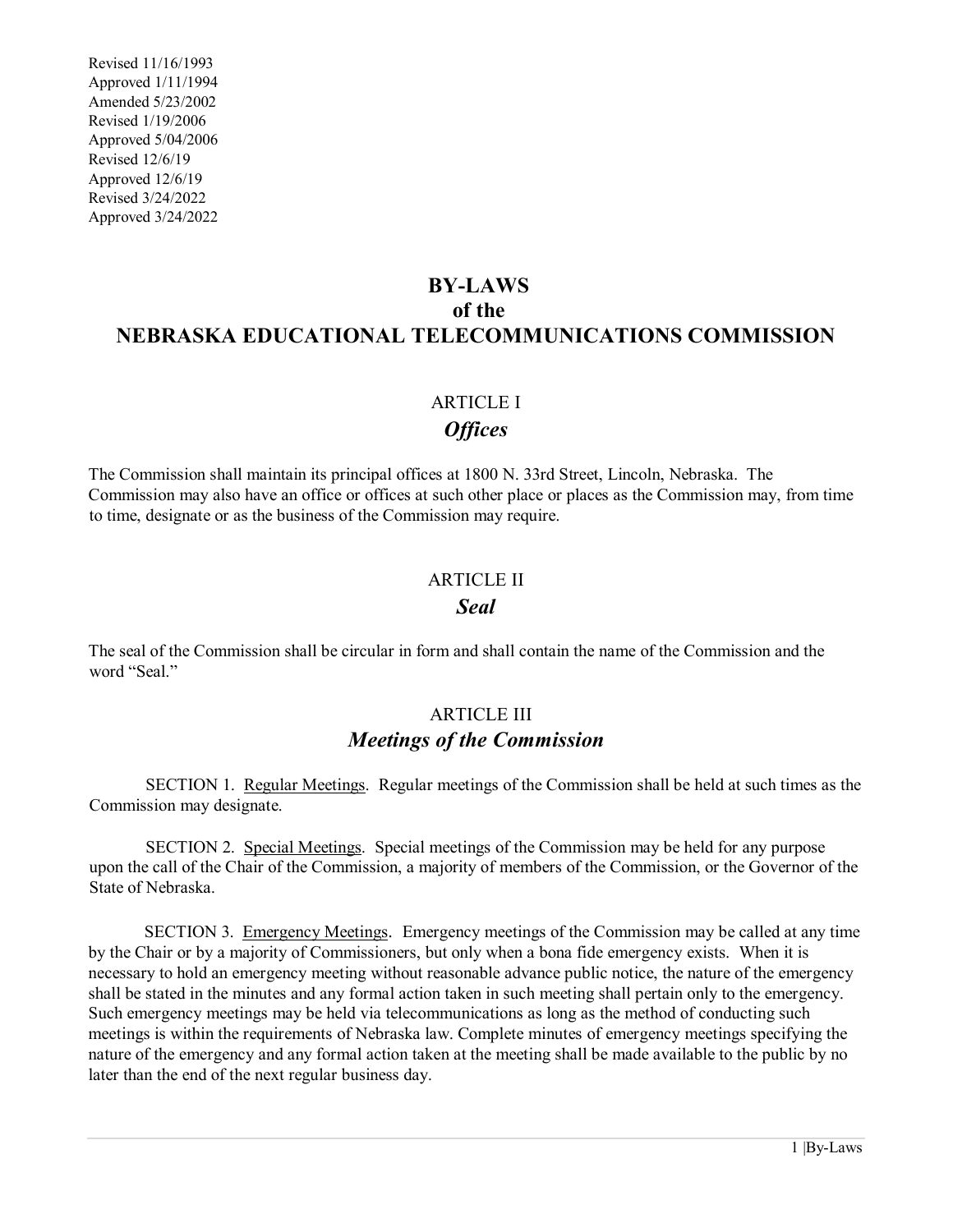SECTION 4. Place of Meetings. Meetings of the Commission may be held at the offices of the Commission, in other physical locations as recommended by the staff and/or the Commission, and via telecommunications, as long as the method of conducting such meetings is within the requirements of Nebraska law.

 SECTION 5. Meeting Agendas. An agenda for each meeting, which shall be kept continually current, shall be readily available for public inspection at the Commission's principal office during normal business hours, and it shall be available for review on the Internet. The agenda should provide information that briefly describes the nature of each item and any support materials to inform the public and the members of the Commission to aid in their deliberations. Except for items of an emergency nature, the agenda shall not be altered later than twenty-four (24) hours before the scheduled commencement of the meeting. The Commission may vote to modify the agenda to include items of an emergency nature at its meetings.

 SECTION 6. Notice of Meetings. Reasonable advanced public notice of the time and place of all regular and special meetings of the Commission shall be given by a method designated by the Commission and recorded in its minutes. In addition, written notice of all meetings of members of the Commission shall be sent by e-mail to each member of the Commission, at least five (5) days prior to the meeting. Notice of any meeting shall include the current agenda for the meeting. Subsequently revised agendas shall be e-mailed to each member of the Commission. The Commission's Secretary shall maintain a list of the news media requesting notification of meetings and shall make reasonable efforts to provide advance notification to them of the time and place of meeting and the subjects to be discussed at that meeting.

 SECTION 7. Quorum. The presence of six (6) members of the Commission shall constitute a quorum at all meetings of the Commission. If there is less than a quorum at any meeting, the members of the Commission who are present shall be entitled to adjourn the meeting to a later date to be fixed by said members at said time.

 SECTION 8. Voting Rights. Each Commissioner shall be entitled to one (1) vote. All matters coming before the Commission shall be determined by a favorable vote of a majority of the members present if sufficient to constitute a quorum, except that a vote of six (6) or more members of the Commission shall be required to hold a closed session. Votes shall be taken by a roll call vote in accordance with Nebraska law.

 SECTION 9. Public Meetings and Closed Sessions. All meetings of the Commission shall be open to the public, provided however, subject to a vote of at least six (6) Commission members as provided in Section 8, a closed session may be held for, but not limited to, such reasons as (a) strategy sessions with respect to negotiations, collective bargaining and real estate purchases, (b) pending or imminent litigation, discussions regarding deployment of security personnel or devices, evaluation of the job performance of a person when necessary to prevent needless injury to the reputation of a person and if such person has not requested a public meeting. The vote to hold a closed session shall be taken in open session. The vote of each member on the question of holding a closed session, the reason for the closed session, and the time when the closed session commenced and concluded shall be recorded in the minutes. The meeting shall be reconvened in open session before any formal action may be taken.

 SECTION 10. Chair to Preside. The Chair of the Commission shall preside at all meetings of the Commission and, in his or her absence, the Vice-Chair of the Commission shall preside.

 SECTION 11. Minutes. Minutes shall be kept of all meetings of the Commission, in such form as to constitute a permanent record of all matters coming before the Commission or action taken by the Commission. In addition, minutes of all meetings shall be posted on the NET Web site and any State of Nebraska Web sites designated for such public storage for a period of five years.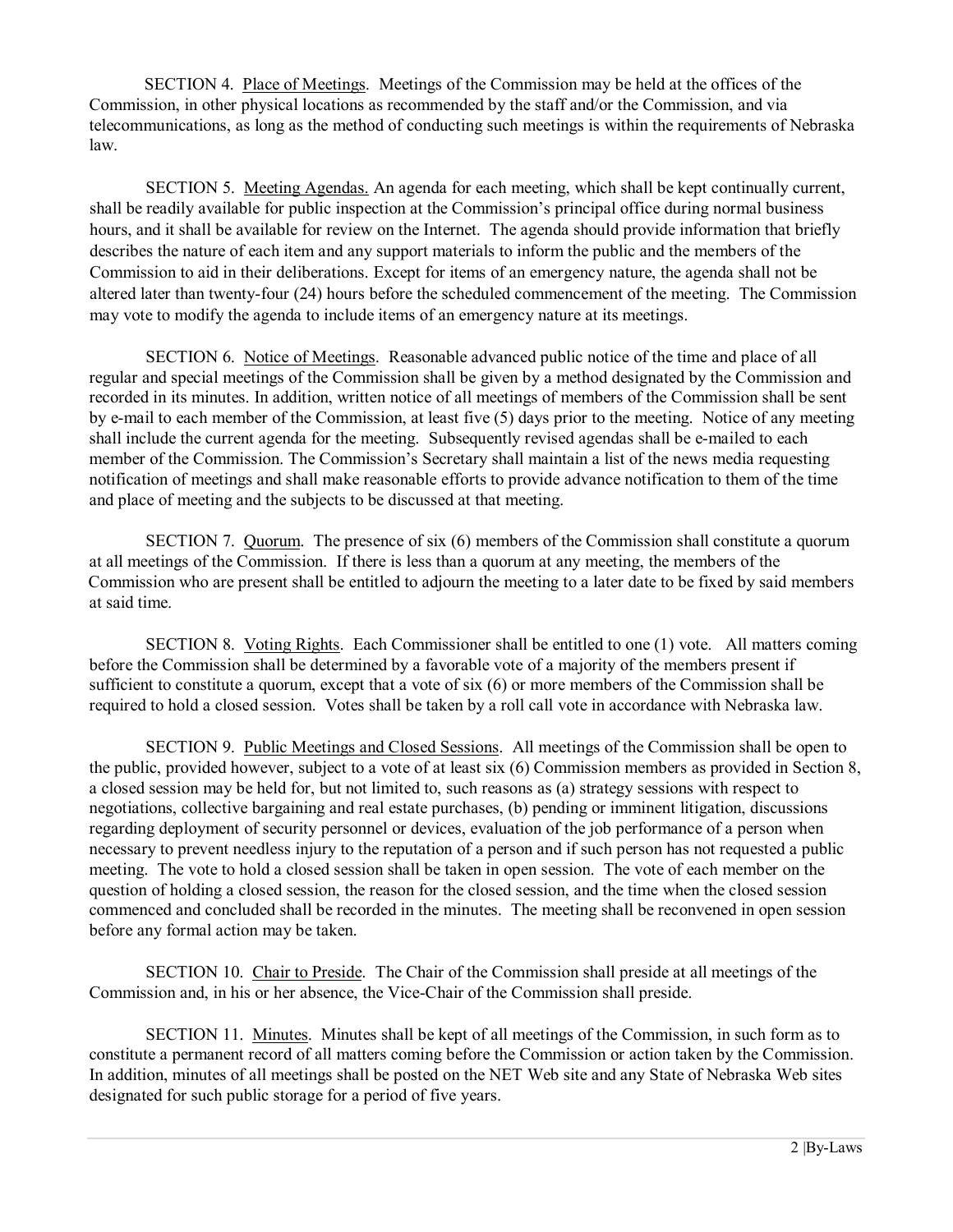# ARTICLE IV *Officers*

 SECTION 1. Designation. The officers of the Commission shall be the Chair, Vice-Chair, and Secretary.

SECTION 2. Election. Officers shall be elected by a favorable vote of a majority of the members present if sufficient to constitute a quorum, and shall hold office for a term of two (2) years until his or her successor is elected and qualified or until removal by a vote of six (6) members of the Commission. Officers shall be elected at the first regular meeting of each calendar year. The term of office shall begin upon election and shall continue until successors are elected.

 SECTION 3. Qualification. All officers, except the Secretary, shall be selected from the members of the Commission. No two (2) offices may be held by the same person

SECTION 4. Vacancies. Vacancies in any office shall be filled for the unexpired term by majority vote of the members of the Commission if sufficient to constitute a quorum at a special meeting called for said purpose or at any regular meeting of the Commission.

 SECTION 5. Duties of the Chair. The Chair of the Commission shall preside at all meetings of the Commission and shall perform such other duties as may be prescribed, from time to time, by the Commission or by the By-Laws, or as may be incident to his or her office.

 SECTION 6. Duties of the Vice-Chair. In the absence of the Chair, the Vice-Chair shall perform all duties and obligations of the Chair, and shall perform such other duties as may be assigned to him or her, from time to time, by the Commission.

 SECTION 7. Duties of the Secretary. The Secretary shall keep and preserve the minutes of all meetings of the Commission and shall be in charge of the seal of the Commission. The Secretary, or his or her designee, shall be authorized to sign and execute contracts on behalf of the Commission.

SECTION 8. Additional Officers. Additional officers may be designated, from time to time, by a majority vote of members of the Commission if sufficient to constitute a quorum at any meeting of the Commission, and shall have such powers and duties as shall be assigned by the Commission.

# **ARTICLE V**

### *Committees*

 SECTION 1. Executive Committee. There shall be a permanent executive committee consisting of the Chair, the Vice-Chair, and one or more other regular members of the Commission, to be elected by the members of the Commission at the first regular meeting of each calendar year.

 SECTION 2. Additional Committees. Additional committees may be designated and selected for such purposes and at such times as the Chair or a majority of the Commissioners shall determine to be advisable.

 SECTION 3. Designation of Committee Members. All members of all committees, except the executive committee, shall be selected by the Chair or, in his or her absence, by the Vice-Chair.